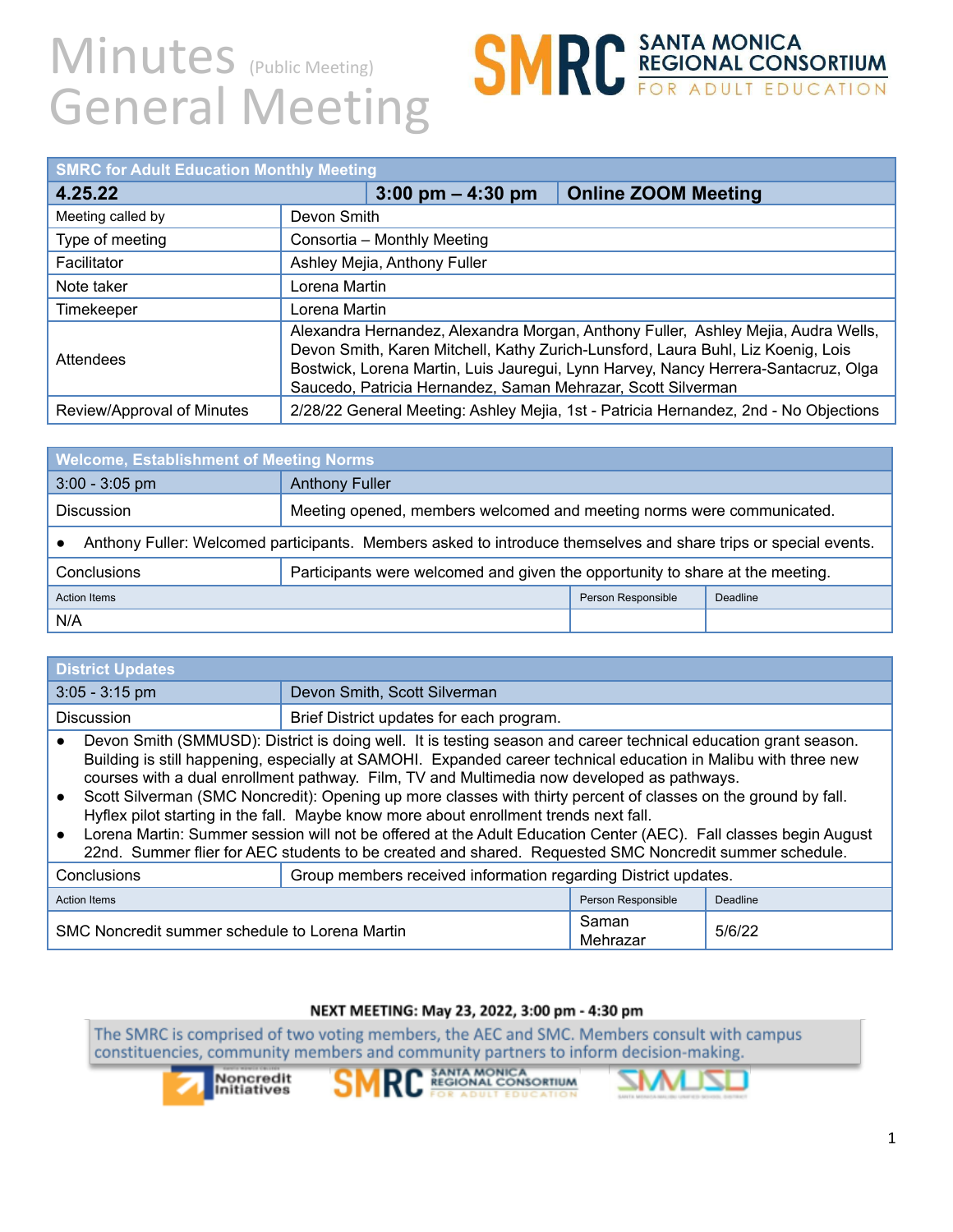

| <b>SMC Open House, May 14th</b>                                                                                                                                                                                                                                                                                        |                                                             |  |  |
|------------------------------------------------------------------------------------------------------------------------------------------------------------------------------------------------------------------------------------------------------------------------------------------------------------------------|-------------------------------------------------------------|--|--|
| $3:20 - 3:25$ pm                                                                                                                                                                                                                                                                                                       | <b>Ashley Mejia</b>                                         |  |  |
| <b>Discussion</b>                                                                                                                                                                                                                                                                                                      | Brief summary of event and invitation to attend open house. |  |  |
| Ashley Mejia: Shared information regarding upcoming open house. Event designed to get people back on ground.<br>Resource fair on lawn with mini presentations in different areas of interest. Parking is free. Encourage students to<br>go. Great opportunity to see the main campus and different pathways available. |                                                             |  |  |
| Group members were informed regarding the upcoming event and asked to share<br>Conclusions<br>with students.                                                                                                                                                                                                           |                                                             |  |  |
| <b>Action Items</b><br>Person Responsible<br>Deadline                                                                                                                                                                                                                                                                  |                                                             |  |  |
| AEC to share information with faculty, staff and students.<br>5/6/22<br>Lorena Martin                                                                                                                                                                                                                                  |                                                             |  |  |

| <b>SMC Age Friendly University</b>                                                                                                                                                                                                                                                                                                                                                                                                                                                                                                                                                                                                        |                                                                          |  |  |
|-------------------------------------------------------------------------------------------------------------------------------------------------------------------------------------------------------------------------------------------------------------------------------------------------------------------------------------------------------------------------------------------------------------------------------------------------------------------------------------------------------------------------------------------------------------------------------------------------------------------------------------------|--------------------------------------------------------------------------|--|--|
| $3:25 - 3:35$ pm                                                                                                                                                                                                                                                                                                                                                                                                                                                                                                                                                                                                                          | Scott Silverman                                                          |  |  |
| <b>Discussion</b>                                                                                                                                                                                                                                                                                                                                                                                                                                                                                                                                                                                                                         | SMC recognized as an Age-Friendly University Global Network participant. |  |  |
| Scott Silverman: Focus on supporting students that are post-traditional (emeritus, all noncredit and credit). Only<br>community college so far. Opportunities to look for interaction with post-traditional and traditional students to<br>support students of any age. Clearly a byproduct of the work we are doing.<br>Ashley Mejia: A lot of this work is already being done in noncredit to prepare for post-pandemic needs of students<br>to transition to college.<br>Devon Smith: Congratulations! Recognition is meaningful for our roles together to help advance our students.<br>Speaks to the work that is already happening. |                                                                          |  |  |
| Conclusions                                                                                                                                                                                                                                                                                                                                                                                                                                                                                                                                                                                                                               | Participants made comments and asked clarifying questions.               |  |  |
| <b>Action Items</b>                                                                                                                                                                                                                                                                                                                                                                                                                                                                                                                                                                                                                       | Person Responsible<br>Deadline                                           |  |  |
| N/A                                                                                                                                                                                                                                                                                                                                                                                                                                                                                                                                                                                                                                       |                                                                          |  |  |

### NEXT MEETING: May 23, 2022, 3:00 pm - 4:30 pm

The SMRC is comprised of two voting members, the AEC and SMC. Members consult with campus constituencies, community members and community partners to inform decision-making.







**SMRC REGIONAL CONSORTIUM**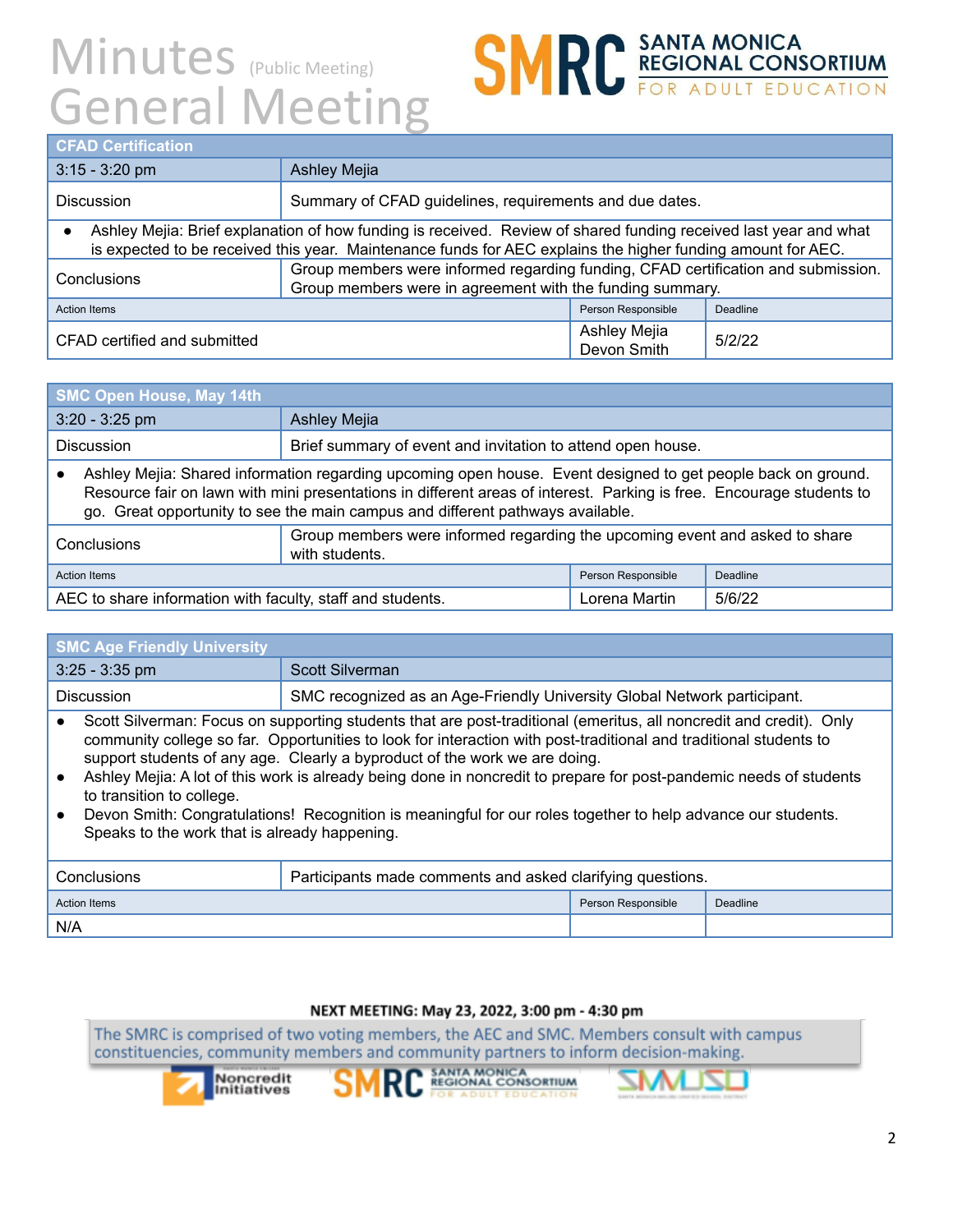

• Ashley Mejia: Resource guide now available as a booklet in addition to a digital version. Sharing with as many people as possible to promote community resources and SMC programs. External services and resources available to all students, not only SMC students. Request for instructors that teach in-person to please distribute to as many students as possible so that students understand what opportunities are available. Thank you to the counseling team to put together.

| Conclusions                                                                                                    | Student Resource Guide shared with group and members asked to distribute. |                    |          |
|----------------------------------------------------------------------------------------------------------------|---------------------------------------------------------------------------|--------------------|----------|
| Action Items                                                                                                   |                                                                           | Person Responsible | Deadline |
| Request SMC Resource Guides from Sam Mehrazar and distribute to<br>AEC counselor, faculty, staff and students. |                                                                           | Lorena Martin      | 5/6/22   |

| <b>Overview: Themes in Surveys and Joint Professional Development</b>                            |              |  |
|--------------------------------------------------------------------------------------------------|--------------|--|
| $3:45 - 4:00$ pm                                                                                 | Ashley Mejia |  |
| Review and report out of survey themes and joint faculty professional development.<br>Discussion |              |  |

- Ashley Mejia: Posted on SMRC website. Survey themes identified. Opportunity to talk about strategies to address the five theme areas. Survey highlights shared through **SMRC April 25, 2022 PowerPoint [presentation](https://drive.google.com/file/d/18DpYbVlSx2Tm330Dvwn30CgRIAKx6MHg/view?usp=sharing)**. Themes from joint professional development meeting include; support for different students, computer lab open access, Hyflex pilot, keeping students active and having a sense of community and belonging, transition support, student speakers, guest speakers and student support in program navigation. Hyflex will first be introduced as a pilot to figure out what works.
- Scott Silverman: Forty people have applied with ten to eleven of those to be selected for the hyflex pilot. Debate regarding best rooms or second best equipped rooms for Hyflex instruction. AV expenses are massive and are a tricky question. Plan to put on one of our agendas to talk more about it.
- Patricia Hernandez: Really good summary of joint professional development meeting by Ashley. It is important for students to be able to interact with students online and in-person through Hyflex. Happy to hear about SMC credit hyflex pilot.
- Liz Koenig: Shared comments regarding joint professional development. Predictable routine works best for online instruction and helps students integrate into class. Gives a brief description of Hyflex. Will Bundy be represented in hyflex?

| Conclusions  | Members asked clarifying questions regarding Hyflex. |                    |          |
|--------------|------------------------------------------------------|--------------------|----------|
| Action Items |                                                      | Person Responsible | Deadline |
| N/A          |                                                      |                    |          |

| <b>Joint PD Opportunities: Cultural Responsiveness &amp; Canvas Support</b> |                                                                            |  |  |
|-----------------------------------------------------------------------------|----------------------------------------------------------------------------|--|--|
| $ 4:00 - 4:10 \text{ pm} $                                                  | Ashley Mejia                                                               |  |  |
| Discussion                                                                  | Student support through cultural responsiveness and Canvas implementation. |  |  |

### NEXT MEETING: May 23, 2022, 3:00 pm - 4:30 pm

The SMRC is comprised of two voting members, the AEC and SMC. Members consult with campus constituencies, community members and community partners to inform decision-making.